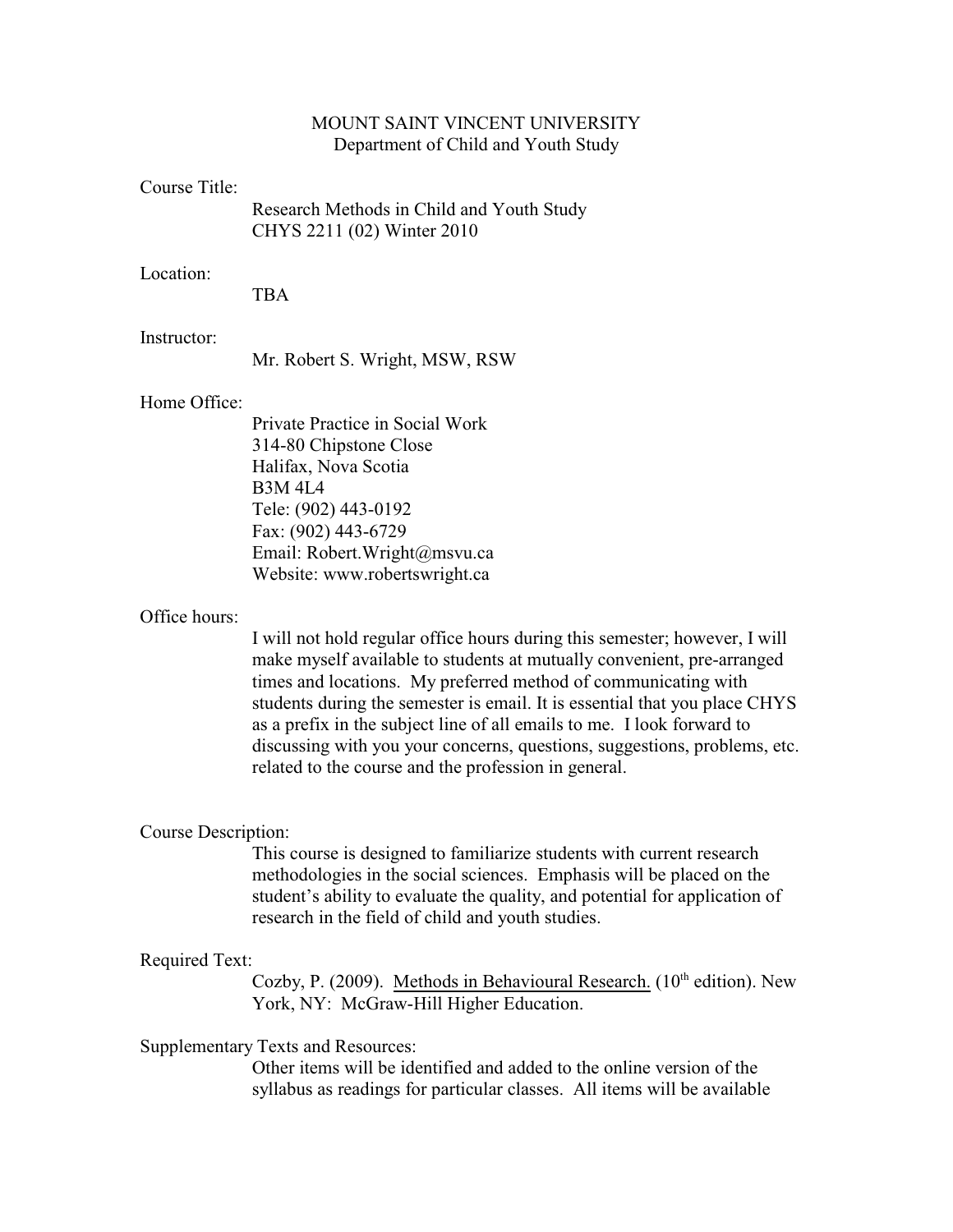either through the online reading list on the MSVU Library site or will be on reserve. Every effort is made to make the instructor's lecture notes available online. The instructor will also be recruiting volunteer notetakers. These notes, taken during class will be digitized and also placed online. This is an attempt to make materials available for students with disabilities, though all students are likely to benefit from this.

### Course Objectives:

1) Help students to understand the basics of methodological reasoning – how to formulate research problems and how to understand issues of social causality.

2) Introduce students to the process of making ethical decisions in doing research.

3) Give students an understanding of the nuts and bolts issues of research – e.g., sampling, measurement and research design.

4) Allow students to develop their abilities as researcher by conducting a project using three specific methodologies.

5) Make students more critical consumers of the social science knowledge presented to them in their everyday lives..

## Course Requirements:

There will be no quizzes or time limited, invigilated exams in this course. Students will be evaluated on their take-home written work and participation in general and specific in-class activities.

Two Research Article Reviews:

Students will critique 2 research articles using a standard template. Both will be provided by the instructor. These papers will be a maximum of 3 pages in length, which includes an APA standard cover page; the template; and a third, double spaced APA standard formatted page. A fourth page may be used only if it is a reference page. Students will be penalized for providing more pages than are requested.

Design a Research Paper, Parts A & B:

Students will prepare a 5 page design paper for an original piece of research. This paper will be prepared in two stages. More details will be provided for this assignment in class.

In-class Activities and Participation:

Most classes will be organized in a fashion that includes some lecture, review of class readings, small group discussions, in class writing assignments, structured activites and discussions of relevant,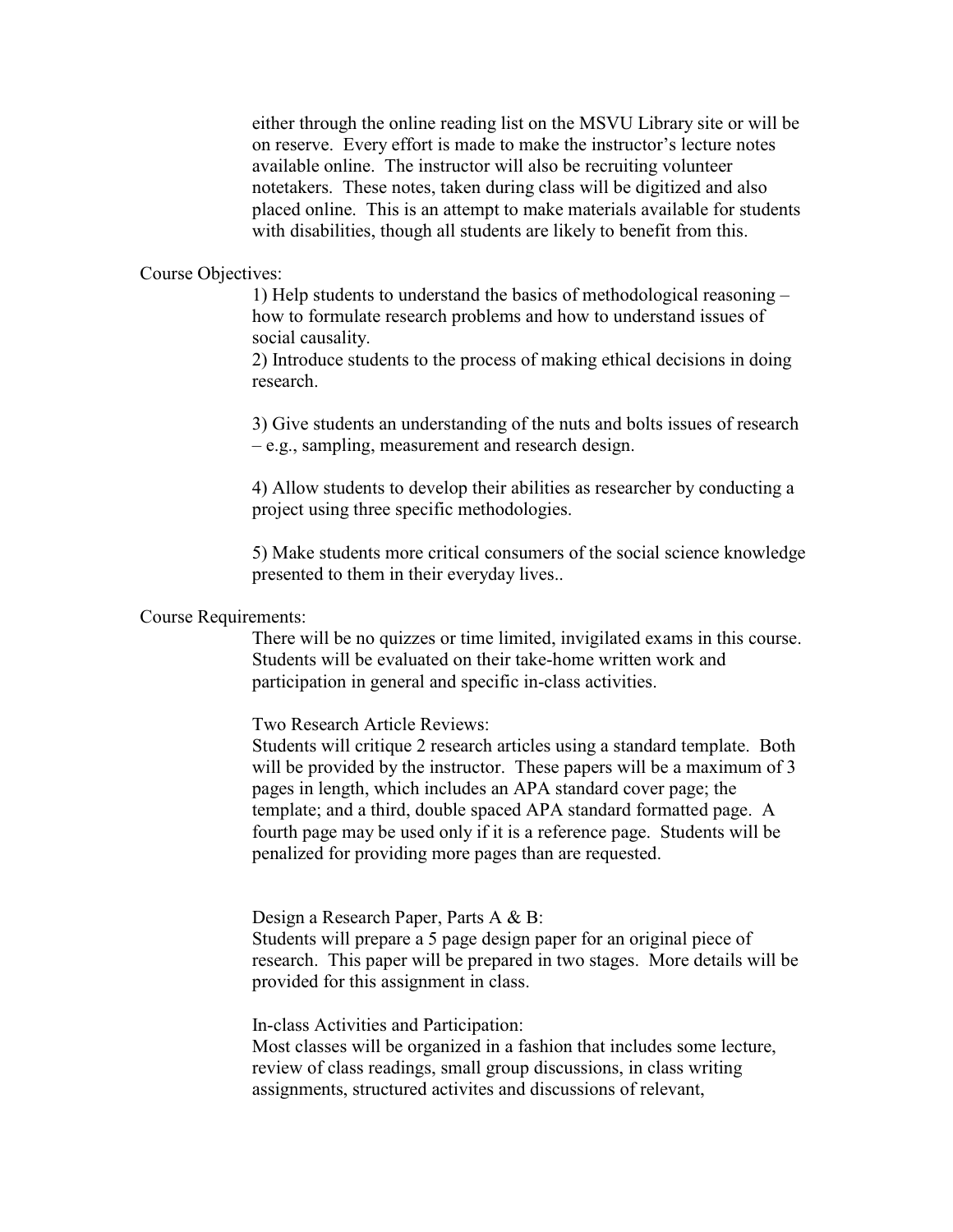contemporary issues. Students are expected to demonstrate a working knowledge of the assigned readings and engagement with materials presented in lectures.

Evaluation:

Unless otherwise negotiated (we will discuss the concept of flexible evaluation in class), students will be evaluated on the assigned material using the following weighting

| Research Article Review #1        | 15% |
|-----------------------------------|-----|
| <b>Research Article Review #2</b> | 20% |
| Design a REsearch Study Part A    | 25% |
| Design a Research Study Part B    | 25% |
| In-Class Participation            | 15% |

Your instructor will draw upon the normative criteria of academic success that circulate widely throughout academia and that are broadly (if oftentimes rather unquestioningly) used as a basis for credentialing students in the academic milieu. S/he will apply the standards typical for assessing work at an undergraduate level. Please understand that these standards include good writing, thorough research and accurate and complete referencing, with no plagiarizing (plagiarizing is an academic offence). Correct use of language is one of the criteria included in the evaluation of all written assignments.

Please note that all deadlines in this course are firm. Late papers may not be evaluated until the next assignment deadline and will lose a full letter grade of their value.

## Plagiarism:

University regulations on Plagiarism and Cheating will be strictly enforced. These regulations are posted on boards and are found in the University Calendar and on the website at www.msvu.ca on the Current Student page under Academic Offences. Plagiarism is presenting someone else's words or ideas obtained from any source, including the Internet, as though they were one's own. Specific offences include, but are not limited to, the following:

- Using copied material without enclosing that material in quotation marks and/or without appropriately acknowledging its source;
- Paraphrasing or summarizing the original wording too closely;
- Omitting acknowledgment of the source of paraphrases and summaries;
- Submitting work that has been written in full or in part by someone else;
- Submitting work you have submitted for credit in another course without acknowledging its source.
- When working in the context of new and emerging theories, often references are drawn from non-published and non-written sources such as public lectures and personal communications. Students must be diligent to appropriately credit these sources as well.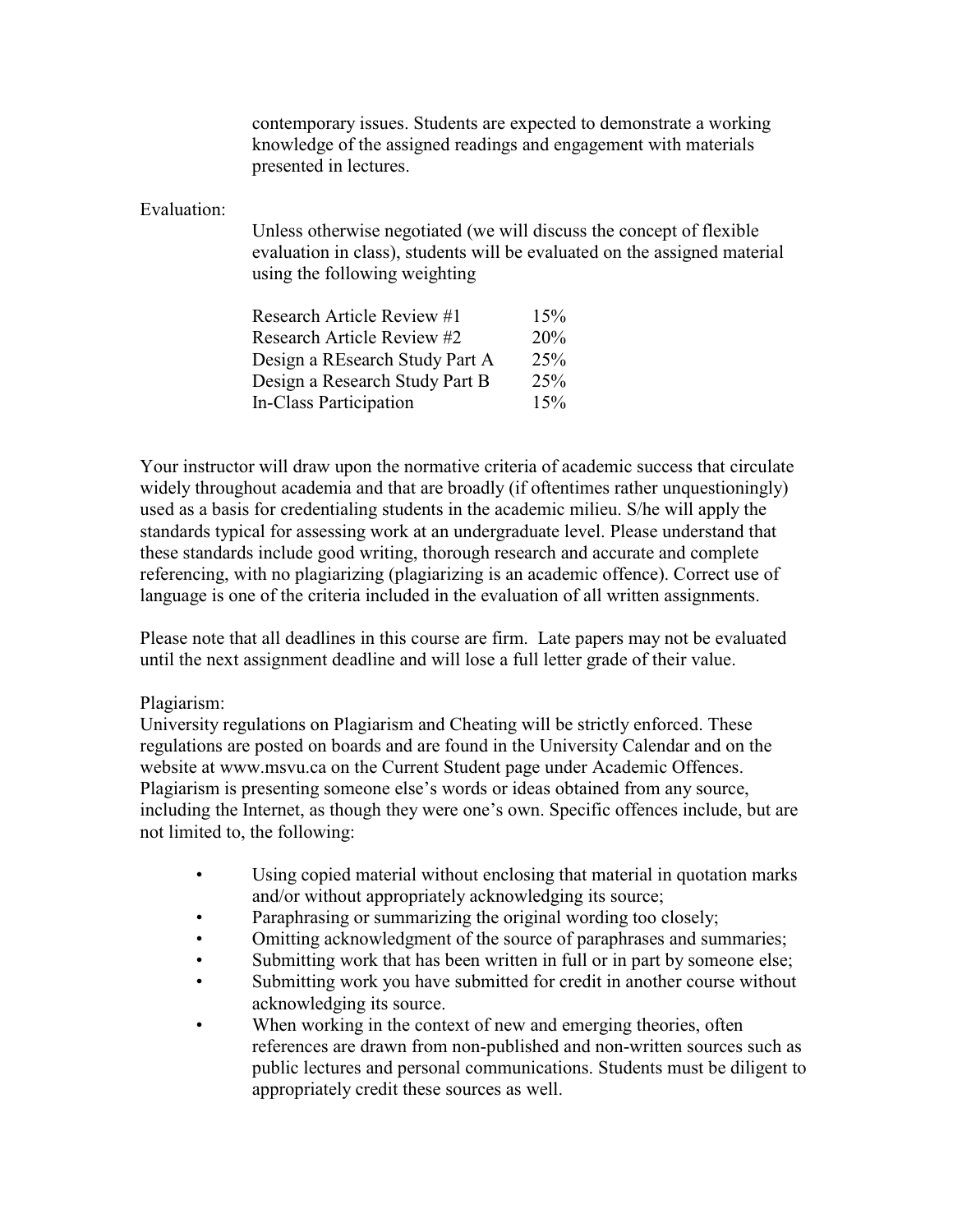If students have questions about the correct citation format for any aspect of their academic assessments (written or oral), they should consult their faculty and the library's resource collection on academic integrity.

\*The librarians can help you with APA formatting and referencing and there are several helpful resources available in the library and on line to help you if you are unfamiliar with APA. For example:

APA. (2001). Publication Manual of the American Psychological Association and Hacker, D. (2004). A Canadian Writers' Reference. Boston, MA: Bedford/St. Martin's.

Class Agenda And Reading Assignments

| Date       | Topic                                                                                                               |  |  |
|------------|---------------------------------------------------------------------------------------------------------------------|--|--|
| January 6  | Introduction to the Course, the textbook, and the problems thereof.<br>"What is Research?"                          |  |  |
| January 11 | Introduction to Epistemology. "What is knowledge."                                                                  |  |  |
| January 13 | Introduction to the Three Approaches to Research: Positivism,<br>Interpretive and Critical Social Science           |  |  |
| January 18 | Reading Research Critically: The anatomy of a research article.                                                     |  |  |
| January 20 | The Scientific Method: What method, whose science<br>Cozby (2004), Chapter 1                                        |  |  |
| January 25 | Quantitative vs. Qualitative Research<br>**Research Article Review #1 DUE**                                         |  |  |
| January 27 | <b>CARITAS DAY: No Classes</b>                                                                                      |  |  |
| February 1 | Concepts and meaning in research 1: Variables,<br>dependent/independent & control groups<br>Cozby (2004), Chapter 2 |  |  |
| February 3 | Concepts and meaning in research 2: Operational Definitions<br>Cozby (2004), Chapter 4                              |  |  |
| February 8 | Concepts and meaning in research 3: Reliability and Validity<br>Cozby (2004), Chapter 5, pp. 90-102                 |  |  |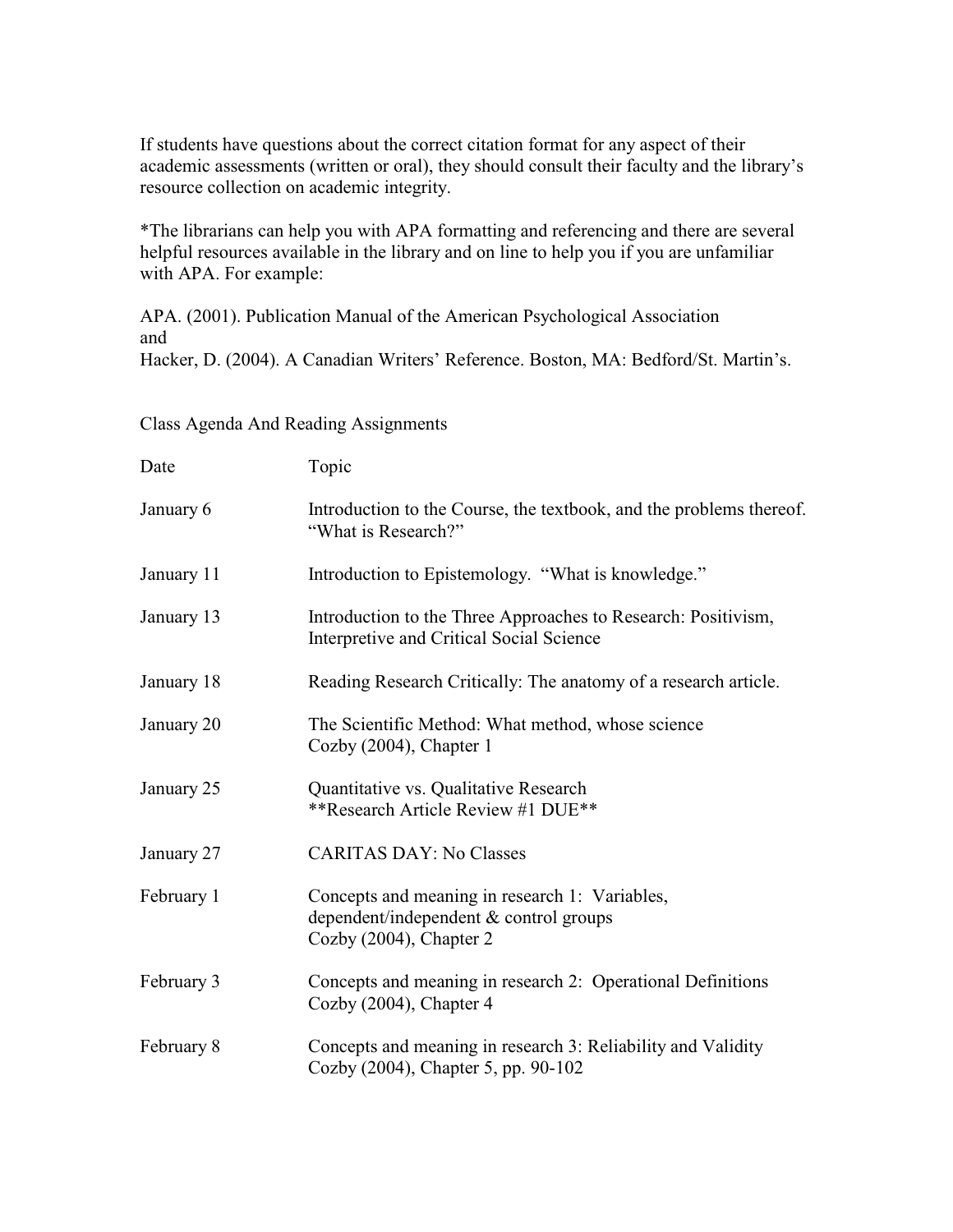| February 10 | Methods of Sampling and Measurement<br>Cozby (2004), Chapter 5, pp. 102-105; Chapter 7, pp 136-146   |
|-------------|------------------------------------------------------------------------------------------------------|
| February 15 | <b>Survey Research</b><br>Cozby (2004), Chapter 7                                                    |
| February 17 | Procedures of Experimental Research<br>Cozby (2004), Chapter 8<br>**Research Article Review #2 DUE** |
| February 22 | <b>STUDY BREAK: No Classes</b>                                                                       |
| February 24 | <b>STUDY BREAK: No Classes</b>                                                                       |
| March 1     | Non-experimental Research Methods<br>Cozby $(2004)$ , Chapter 6                                      |
| March 3     | <b>Observational Research</b><br>Cozby $(2004)$ , Chapter 6                                          |
| March 8     | Complex Experimental Design<br>Cozby (2004), Chapter 10                                              |
| March 10    | Quasi-Experimental Design<br>Cozby (2004), Chapter 11                                                |
| March 15    | Descriptive Methods<br>Cozby (2004), Chapter 12, pp. 225-233                                         |
| March 17    | <b>Critical Research Methods</b><br>** Design a Research Study Part A DUE**                          |
| March 22    | Correlation<br>Cozby (2004), Chapter 12, pp. 233-246                                                 |
| March 24    | <b>Inferential Methods</b><br>Cozby (2004), Chapter 13                                               |
| March 29    | Ethical and practical considerations in research<br>Cozby (2004), Chapters $3 \& 9$                  |
| March 31    | <b>Generalizing Research Results</b><br>Cozby (2004), Chapter 14                                     |
| April 5     | <b>EASTER MONDAY: No classes</b>                                                                     |